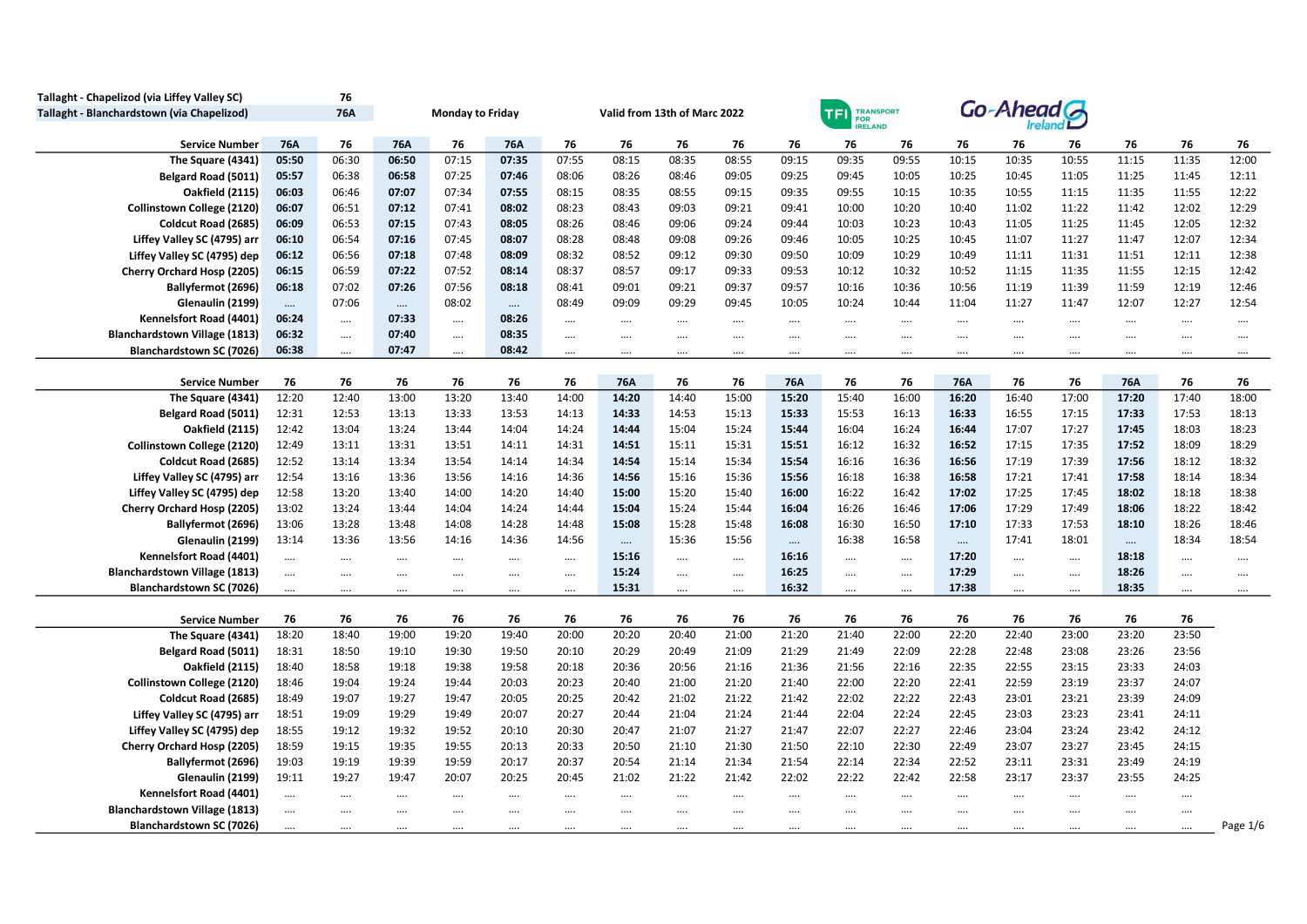| Chapelizod - Tallaght (via Liffey Valley SC) |          | 76         |          |                         |          |          |          |                              |          |          |               |                  |          |          |          |          |          |          |
|----------------------------------------------|----------|------------|----------|-------------------------|----------|----------|----------|------------------------------|----------|----------|---------------|------------------|----------|----------|----------|----------|----------|----------|
| Blanchardstown - Tallaght (via Chapelizod)   |          | <b>76A</b> |          | <b>Monday to Friday</b> |          |          |          | Valid from 13th of Marc 2022 |          |          | <b>TFI</b>    | TRANSPORT<br>FOR |          | Go-Ahead |          |          |          |          |
|                                              |          |            |          |                         |          |          |          |                              |          |          | <b>RELAND</b> |                  |          |          |          |          |          |          |
| <b>Service Number</b>                        | 76       | 76         | 76A      | 76                      | 76       | 76       | 76       | 76A                          | 76       | 76       | 76A           | 76               | 76       | 76A      | 76       | 76       | 76       | 76       |
| <b>Blanchardstown SC (4747)</b>              | $\cdots$ | $\cdots$   | 06:37    | $\cdots$                | $\cdots$ | $\cdots$ | $\cdots$ | 07:54                        | $\cdots$ |          | 09:11         | $\cdots$         | $\cdots$ | 10:11    |          | $\cdots$ | $\cdots$ | $\cdots$ |
| Old Navan Road (1842)                        | $\cdots$ |            | 06:43    | $\cdots$                | $\cdots$ | $\cdots$ | $\cdots$ | 08:02                        | $\cdots$ |          | 09:18         | $\cdots$         | $\cdots$ | 10:18    | $\cdots$ | $\cdots$ |          | $\cdots$ |
| Kennelsfort Road (2241)                      | $\cdots$ | $\cdots$   | 06:52    | $\cdots$                | $\cdots$ | $\cdots$ | $\cdots$ | 08:17                        | $\cdots$ | $\cdots$ | 09:27         | $\cdots$         | $\cdots$ | 10:27    | $\cdots$ | $\cdots$ |          | $\cdots$ |
| Glenaulin (2243)                             | 06:25    | 06:40      | 06:55    | 07:10                   | 07:30    | 07:45    | 08:05    | 08:20                        | 08:50    | 09:10    | 09:30         | 09:50            | 10:10    | 10:30    | 10:50    | 11:10    | 11:30    | 11:50    |
| Ballyfermot Comm Cen (2668)                  | 06:31    | 06:46      | 07:01    | 07:16                   | 07:37    | 07:52    | 08:12    | 08:27                        | 08:57    | 09:17    | 09:37         | 09:57            | 10:17    | 10:37    | 10:57    | 11:17    | 11:37    | 11:57    |
| Coldcut Road (4798)                          | 06:34    | 06:49      | 07:04    | 07:19                   | 07:40    | 07:56    | 08:16    | 08:31                        | 09:01    | 09:20    | 09:40         | 10:00            | 10:20    | 10:40    | 11:00    | 11:20    | 11:40    | 12:00    |
| Liffey Valley SC (4795) arr                  | 06:36    | 06:51      | 07:06    | 07:21                   | 07:42    | 07:58    | 08:18    | 08:33                        | 09:03    | 09:22    | 09:42         | 10:02            | 10:22    | 10:42    | 11:02    | 11:22    | 11:42    | 12:02    |
| Liffey Valley SC (4795) dep                  | 06:38    | 06:53      | 07:08    | 07:23                   | 07:44    | 08:02    | 08:22    | 08:37                        | 09:07    | 09:26    | 09:46         | 10:06            | 10:26    | 10:46    | 11:06    | 11:26    | 11:46    | 12:06    |
| Collinstown College (2127)                   | 06:43    | 06:58      | 07:14    | 07:29                   | 07:51    | 08:09    | 08:29    | 08:44                        | 09:14    | 09:32    | 09:52         | 10:12            | 10:32    | 10:52    | 11:12    | 11:32    | 11:52    | 12:12    |
| <b>Oakfield (2158)</b>                       | 06:49    | 07:04      | 07:20    | 07:35                   | 07:58    | 08:19    | 08:39    | 08:54                        | 09:24    | 09:39    | 09:59         | 10:19            | 10:39    | 10:59    | 11:19    | 11:39    | 11:59    | 12:19    |
| Knockmeenagh Road (2174)                     | 06:52    | 07:07      | 07:23    | 07:38                   | 08:03    | 08:24    | 08:44    | 08:59                        | 09:29    | 09:44    | 10:04         | 10:24            | 10:44    | 11:04    | 11:24    | 11:44    | 12:04    | 12:24    |
| <b>Belgard (2620)</b>                        | 06:58    | 07:13      | 07:33    | 07:48                   | 08:13    | 08:34    | 08:54    | 09:07                        | 09:37    | 09:52    | 10:12         | 10:32            | 10:52    | 11:12    | 11:32    | 11:52    | 12:12    | 12:32    |
| Belgard Square South (7181)                  | 07:05    | 07:20      | 07:40    | 07:54                   | 08:20    | 08:44    | 09:04    | 09:17                        | 09:47    | 10:02    | 10:22         | 10:42            | 11:02    | 11:22    | 11:42    | 12:02    | 12:22    | 12:42    |
| <b>Service Number</b>                        | 76       | 76         | 76       | 76                      | 76       | 76       | 76       | 76                           | 76       | 76       | 76            | 76               | 76       | 76       | 76       | 76       | 76A      | 76       |
| Blanchardstown SC (4747)                     | $\cdots$ | $\cdots$   |          | $\cdots$                |          |          |          |                              | $\cdots$ |          | $\cdots$      | $\cdots$         |          | $\cdots$ |          | $\cdots$ | 17:00    |          |
| Old Navan Road (1842)                        | $\cdots$ |            |          | $\cdots$                | $\cdots$ |          | $\cdots$ |                              | $\cdots$ |          | $\cdots$      |                  |          | $\cdots$ |          | $\cdots$ | 17:11    | $\cdots$ |
| Kennelsfort Road (2241)                      | $\cdots$ | $\cdots$   | $\cdots$ | $\cdots$                | $\cdots$ | $\cdots$ |          | $\cdots$                     | $\cdots$ | $\cdots$ | $\cdots$      | $\cdots$         | $\cdots$ | $\cdots$ | $\cdots$ | $\cdots$ | 17:21    |          |
| Glenaulin (2243)                             | 12:10    | 12:30      | 12:45    | 13:00                   | 13:20    | 13:40    | 14:00    | 14:20                        | 14:40    | 15:00    | 15:20         | 15:40            | 16:00    | 16:20    | 16:40    | 17:00    | 17:24    | 17:40    |
| Ballyfermot Comm Cen (2668)                  | 12:17    | 12:38      | 12:53    | 13:08                   | 13:28    | 13:48    | 14:08    | 14:28                        | 14:48    | 15:08    | 15:28         | 15:48            | 16:08    | 16:28    | 16:48    | 17:08    | 17:36    | 17:48    |
| Coldcut Road (4798)                          | 12:20    | 12:42      | 12:57    | 13:12                   | 13:32    | 13:52    | 14:12    | 14:32                        | 14:52    | 15:12    | 15:32         | 15:52            | 16:12    | 16:32    | 16:52    | 17:14    | 17:42    | 17:52    |
| Liffey Valley SC (4795) arr                  | 12:22    | 12:45      | 13:00    | 13:15                   | 13:35    | 13:55    | 14:15    | 14:35                        | 14:55    | 15:15    | 15:35         | 15:55            | 16:15    | 16:35    | 16:55    | 17:17    | 17:46    | 17:56    |
| Liffey Valley SC (4795) dep                  | 12:26    | 12:49      | 13:04    | 13:19                   | 13:39    | 13:59    | 14:19    | 14:39                        | 14:59    | 15:19    | 15:39         | 15:59            | 16:19    | 16:39    | 16:59    | 17:21    | 17:51    | 18:01    |
| Collinstown College (2127)                   | 12:32    | 12:55      | 13:10    | 13:25                   | 13:45    | 14:05    | 14:25    | 14:45                        | 15:05    | 15:25    | 15:45         | 16:05            | 16:25    | 16:45    | 17:05    | 17:27    | 17:57    | 18:07    |
| <b>Oakfield (2158)</b>                       | 12:39    | 13:02      | 13:17    | 13:32                   | 13:52    | 14:12    | 14:32    | 14:52                        | 15:12    | 15:32    | 15:52         | 16:12            | 16:32    | 16:52    | 17:12    | 17:34    | 18:04    | 18:14    |
| Knockmeenagh Road (2174)                     | 12:44    | 13:08      | 13:23    | 13:38                   | 13:58    | 14:18    | 14:38    | 14:58                        | 15:18    | 15:38    | 15:58         | 16:18            | 16:38    | 16:58    | 17:18    | 17:40    | 18:09    | 18:18    |
| <b>Belgard (2620)</b>                        | 12:52    | 13:19      | 13:34    | 13:49                   | 14:09    | 14:29    | 14:49    | 15:09                        | 15:29    | 15:49    | 16:09         | 16:29            | 16:49    | 17:09    | 17:29    | 17:51    | 18:19    | 18:26    |
| <b>Belgard Square South (7181)</b>           | 13:02    | 13:29      | 13:44    | 13:59                   | 14:19    | 14:39    | 14:59    | 15:19                        | 15:39    | 15:59    | 16:19         | 16:39            | 16:59    | 17:19    | 17:39    | 18:01    | 18:27    | 18:34    |
|                                              |          |            |          |                         |          |          |          |                              |          |          |               |                  |          |          |          |          |          |          |
| <b>Service Number</b>                        | 76       | 76A        | 76       | <b>76A</b>              | 76       | 76       | 76       | 76                           | 76       | 76       | 76            | 76               | 76       | 76       | 76       | 76       |          |          |
| <b>Blanchardstown SC (4747)</b>              | $\cdots$ | 18:00      |          | 18:55                   | $\cdots$ | $\cdots$ |          |                              | $\cdots$ |          | $\cdots$      | $\cdots$         | $\cdots$ |          |          |          |          |          |
| Old Navan Road (1842)                        | $\cdots$ | 18:10      | $\cdots$ | 19:03                   | $\cdots$ |          | $\cdots$ | $\cdots$                     | $\cdots$ | $\cdots$ | $\cdots$      | $\cdots$         | $\cdots$ | $\cdots$ | $\cdots$ | $\cdots$ |          |          |
| Kennelsfort Road (2241)                      | $\cdots$ | 18:24      | $\cdots$ | 19:12                   | $\cdots$ | $\cdots$ |          | $\cdots$                     | $\cdots$ | $\cdots$ |               | $\cdots$         | $\cdots$ | $\cdots$ | $\cdots$ | $\cdots$ |          |          |
| Glenaulin (2243)                             | 18:00    | 18:27      | 18:50    | 19:15                   | 19:35    | 19:55    | 20:15    | 20:35                        | 20:55    | 21:15    | 21:35         | 21:55            | 22:15    | 22:35    | 22:55    | 23:25    |          |          |
| Ballyfermot Comm Cen (2668)                  | 18:08    | 18:35      | 18:56    | 19:21                   | 19:41    | 20:01    | 20:21    | 20:41                        | 21:01    | 21:21    | 21:41         | 22:01            | 22:21    | 22:41    | 23:01    | 23:31    |          |          |
| Coldcut Road (4798)                          | 18:12    | 18:39      | 19:00    | 19:24                   | 19:44    | 20:04    | 20:24    | 20:43                        | 21:03    | 21:23    | 21:43         | 22:03            | 22:23    | 22:43    | 23:03    | 23:33    |          |          |
| Liffey Valley SC (4795) arr                  | 18:16    | 18:43      | 19:03    | 19:27                   | 19:46    | 20:06    | 20:26    | 20:45                        | 21:05    | 21:25    | 21:45         | 22:05            | 22:25    | 22:45    | 23:05    | 23:35    |          |          |
| Liffey Valley SC (4795) dep                  | 18:21    | 18:48      | 19:07    | 19:31                   | 19:50    | 20:10    | 20:30    | 20:49                        | 21:09    | 21:28    | 21:48         | 22:08            | 22:28    | 22:48    | 23:08    | 23:38    |          |          |
| Collinstown College (2127)                   | 18:27    | 18:54      | 19:13    | 19:37                   | 19:56    | 20:16    | 20:36    | 20:54                        | 21:14    | 21:32    | 21:52         | 22:12            | 22:32    | 22:52    | 23:12    | 23:42    |          |          |
| <b>Oakfield (2158)</b>                       | 18:35    | 19:00      | 19:19    | 19:43                   | 20:02    | 20:22    | 20:42    | 20:59                        | 21:19    | 21:37    | 21:57         | 22:17            | 22:36    | 22:56    | 23:16    | 23:46    |          |          |
| Knockmeenagh Road (2174)                     | 18:39    | 19:04      | 19:23    | 19:47                   | 20:06    | 20:26    | 20:46    | 21:02                        | 21:22    | 21:40    | 22:00         | 22:20            | 22:38    | 22:58    | 23:18    | 23:48    |          |          |
| <b>Belgard (2620)</b>                        | 18:46    | 19:11      | 19:30    | 19:54                   | 20:13    | 20:33    | 20:53    | 21:08                        | 21:28    | 21:46    | 22:06         | 22:26            | 22:42    | 23:02    | 23:22    | 23:52    |          |          |
| Belgard Square South (7181)                  | 18:54    | 19:19      | 19:38    | 20:02                   | 20:21    | 20:41    | 21:01    | 21:15                        | 21:35    | 21:53    | 22:13         | 22:33            | 22:49    | 23:09    | 23:29    | 23:59    |          | Page 2/6 |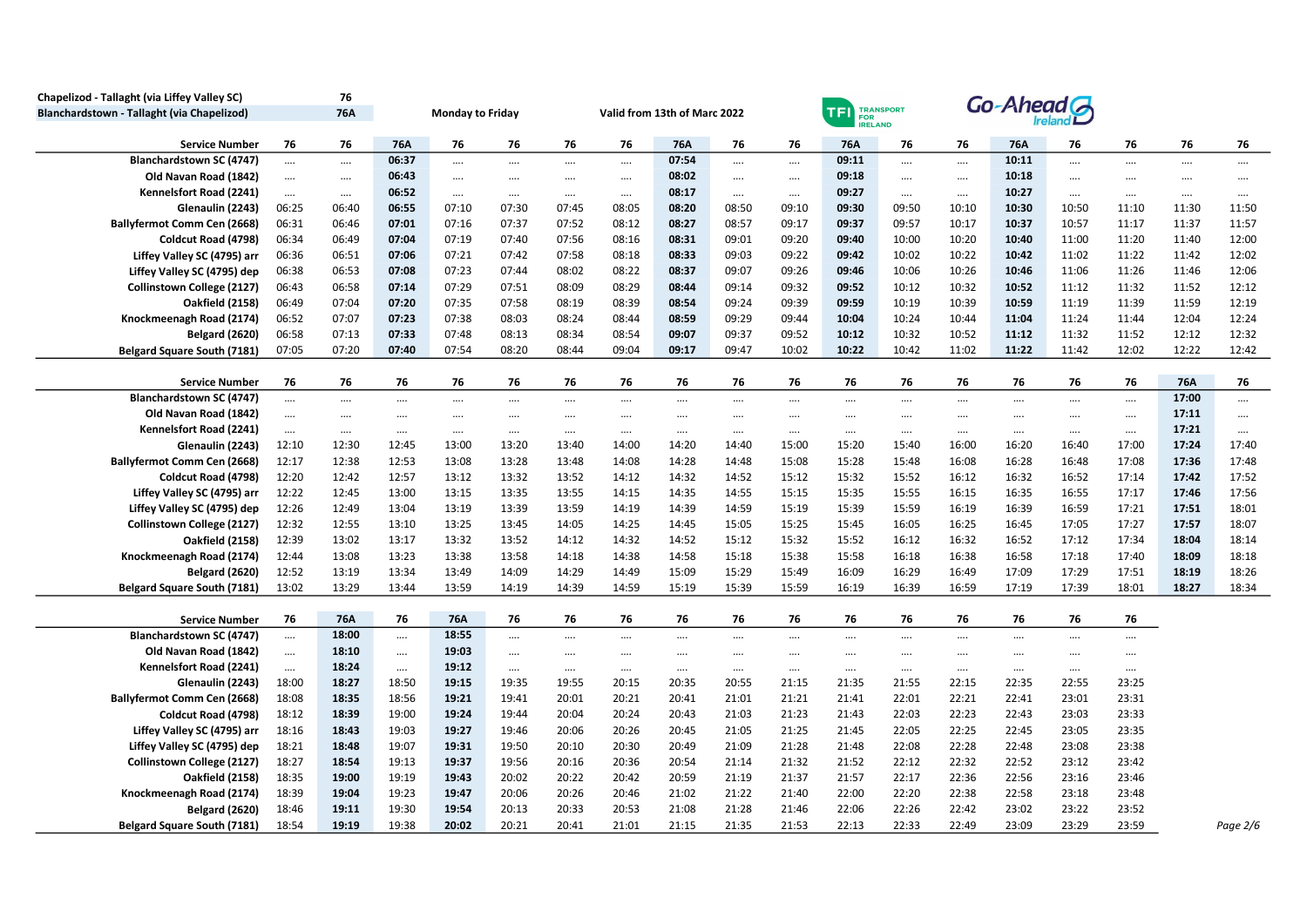| Tallaght - Chapelizod (via Liffey Valley SC) |       | 76    |       | Saturday |       |       |       | Valid from 13th of Marc 2022 |       |       |       |       |       |       |       |       |                                |       |
|----------------------------------------------|-------|-------|-------|----------|-------|-------|-------|------------------------------|-------|-------|-------|-------|-------|-------|-------|-------|--------------------------------|-------|
| <b>Service Number</b>                        | 76    | 76    | 76    | 76       | 76    | 76    | 76    | 76                           | 76    | 76    | 76    | 76    | 76    | 76    | 76    | 76    | 76                             | 76    |
| The Square (4341)                            | 06:45 | 07:15 | 07:45 | 08:15    | 08:45 | 09:00 | 09:20 | 09:40                        | 10:00 | 10:20 | 10:40 | 11:00 | 11:20 | 11:40 | 12:00 | 12:20 | 12:40                          | 13:00 |
| Belgard Road (5011)                          | 06:52 | 07:22 | 07:52 | 08:23    | 08:53 | 09:08 | 09:28 | 09:49                        | 10:09 | 10:29 | 10:49 | 11:09 | 11:29 | 11:49 | 12:09 | 12:29 | 12:49                          | 13:09 |
| <b>Oakfield (2115)</b>                       | 07:00 | 07:30 | 08:00 | 08:31    | 09:01 | 09:16 | 09:36 | 09:58                        | 10:18 | 10:39 | 10:59 | 11:19 | 11:39 | 11:59 | 12:21 | 12:41 | 13:01                          | 13:21 |
| Collinstown College (2120)                   | 07:03 | 07:33 | 08:03 | 08:35    | 09:05 | 09:20 | 09:40 | 10:03                        | 10:23 | 10:45 | 11:05 | 11:25 | 11:45 | 12:05 | 12:27 | 12:47 | 13:07                          | 13:27 |
| Coldcut Road (2685)                          | 07:05 | 07:35 | 08:05 | 08:37    | 09:07 | 09:22 | 09:42 | 10:05                        | 10:25 | 10:47 | 11:07 | 11:27 | 11:47 | 12:07 | 12:29 | 12:49 | 13:11                          | 13:31 |
| Liffey Valley SC (4795) arr                  | 07:05 | 07:38 | 08:08 | 08:42    | 09:09 | 09:24 | 09:44 | 10:07                        | 10:27 | 10:49 | 11:09 | 11:29 | 11:49 | 12:09 | 12:31 | 12:51 | 13:14                          | 13:34 |
| Liffey Valley SC (4795) dep                  | 07:08 | 07:38 | 08:08 | 08:42    | 09:12 | 09:27 | 09:47 | 10:11                        | 10:31 | 10:53 | 11:13 | 11:33 | 11:53 | 12:13 | 12:35 | 12:55 | 13:18                          | 13:38 |
| Cherry Orchard Hosp (2205)                   | 07:12 | 07:42 | 08:12 | 08:46    | 09:16 | 09:31 | 09:51 | 10:15                        | 10:35 | 10:57 | 11:17 | 11:37 | 11:57 | 12:17 | 12:39 | 12:59 | 13:22                          | 13:42 |
| Ballyfermot (2696)                           | 07:15 | 07:45 | 08:15 | 08:49    | 09:19 | 09:34 | 09:54 | 10:18                        | 10:38 | 11:00 | 11:20 | 11:40 | 12:00 | 12:20 | 12:42 | 13:02 | 13:26                          | 13:46 |
| Glenaulin (2199)                             | 07:19 | 07:49 | 08:19 | 08:53    | 09:23 | 09:38 | 09:58 | 10:22                        | 10:42 | 11:04 | 11:24 | 11:44 | 12:04 | 12:24 | 12:46 | 13:06 | 13:32                          | 13:52 |
|                                              |       |       |       |          |       |       |       |                              |       |       |       |       |       |       |       |       |                                |       |
| <b>Service Number</b>                        | 76    | 76    | 76    | 76       | 76    | 76    | 76    | 76                           | 76    | 76    | 76    | 76    | 76    | 76    | 76    | 76    | 76                             | 76    |
| The Square (4341)                            | 13:20 | 13:40 | 14:00 | 14:20    | 14:40 | 15:00 | 15:20 | 15:40                        | 16:00 | 16:20 | 16:40 | 17:00 | 17:20 | 17:40 | 18:00 | 18:20 | 18:40                          | 19:00 |
| Belgard Road (5011)                          | 13:29 | 13:49 | 14:09 | 14:29    | 14:49 | 15:09 | 15:29 | 15:49                        | 16:09 | 16:29 | 16:49 | 17:09 | 17:29 | 17:49 | 18:09 | 18:29 | 18:49                          | 19:09 |
| <b>Oakfield (2115)</b>                       | 13:41 | 14:01 | 14:21 | 14:41    | 15:01 | 15:21 | 15:41 | 16:01                        | 16:21 | 16:41 | 17:01 | 17:21 | 17:40 | 18:00 | 18:20 | 18:40 | 18:59                          | 19:19 |
| Collinstown College (2120)                   | 13:47 | 14:07 | 14:27 | 14:47    | 15:07 | 15:27 | 15:47 | 16:07                        | 16:27 | 16:47 | 17:07 | 17:27 | 17:46 | 18:06 | 18:26 | 18:45 | 19:03                          | 19:23 |
| Coldcut Road (2685)                          | 13:51 | 14:11 | 14:31 | 14:51    | 15:11 | 15:31 | 15:51 | 16:11                        | 16:31 | 16:50 | 17:10 | 17:30 | 17:49 | 18:09 | 18:29 | 18:47 | 19:05                          | 19:25 |
| Liffey Valley SC (4795) arr                  | 13:54 | 14:14 | 14:34 | 14:54    | 15:14 | 15:34 | 15:54 | 16:14                        | 16:34 | 16:52 | 17:12 | 17:32 | 17:51 | 18:11 | 18:31 | 18:49 | 19:07                          | 19:27 |
| Liffey Valley SC (4795) dep                  | 13:58 | 14:18 | 14:38 | 14:58    | 15:18 | 15:38 | 15:58 | 16:18                        | 16:38 | 16:54 | 17:14 | 17:34 | 17:53 | 18:13 | 18:33 | 18:51 | 19:09                          | 19:29 |
| Cherry Orchard Hosp (2205)                   | 14:02 | 14:22 | 14:42 | 15:02    | 15:22 | 15:42 | 16:02 | 16:22                        | 16:42 | 16:58 | 17:18 | 17:38 | 17:57 | 18:17 | 18:37 | 18:55 | 19:13                          | 19:33 |
| Ballyfermot (2696)                           | 14:06 | 14:26 | 14:46 | 15:06    | 15:26 | 15:46 | 16:06 | 16:26                        | 16:46 | 17:02 | 17:22 | 17:42 | 18:01 | 18:21 | 18:41 | 18:59 | 19:17                          | 19:37 |
| Glenaulin (2199)                             | 14:12 | 14:32 | 14:52 | 15:12    | 15:32 | 15:52 | 16:12 | 16:32                        | 16:52 | 17:08 | 17:28 | 17:48 | 18:07 | 18:27 | 18:47 | 19:05 | 19:23                          | 19:43 |
|                                              |       |       |       |          |       |       |       |                              |       |       |       |       |       |       |       |       |                                |       |
| <b>Service Number</b>                        | 76    | 76    | 76    | 76       | 76    | 76    | 76    | 76                           | 76    | 76    | 76    | 76    | 76    | 76    |       |       |                                |       |
| The Square (4341)                            | 19:20 | 19:40 | 20:00 | 20:20    | 20:40 | 21:00 | 21:20 | 21:40                        | 22:00 | 22:20 | 22:40 | 23:00 | 23:20 | 23:50 |       |       |                                |       |
| Belgard Road (5011)                          | 19:29 | 19:49 | 20:09 | 20:27    | 20:47 | 21:07 | 21:27 | 21:47                        | 22:07 | 22:27 | 22:47 | 23:07 | 23:27 | 23:57 |       |       |                                |       |
| Oakfield (2115)                              | 19:39 | 19:59 | 20:19 | 20:35    | 20:55 | 21:15 | 21:35 | 21:55                        | 22:15 | 22:35 | 22:55 | 23:14 | 23:34 | 24:04 |       |       |                                |       |
| <b>Collinstown College (2120)</b>            | 19:43 | 20:03 | 20:23 | 20:39    | 20:59 | 21:19 | 21:39 | 21:59                        | 22:19 | 22:39 | 22:59 | 23:18 | 23:38 | 24:08 |       |       |                                |       |
| Coldcut Road (2685)                          | 19:45 | 20:05 | 20:25 | 20:41    | 21:01 | 21:21 | 21:41 | 22:01                        | 22:21 | 22:41 | 23:01 | 23:20 | 23:40 | 24:10 |       |       |                                |       |
| Liffey Valley SC (4795) arr                  | 19:47 | 20:07 | 20:27 | 20:42    | 21:02 | 21:22 | 21:42 | 22:02                        | 22:22 | 22:42 | 23:02 | 23:21 | 23:41 | 24:11 |       |       |                                |       |
| Liffey Valley SC (4795) dep                  | 19:49 | 20:09 | 20:29 | 20:44    | 21:04 | 21:24 | 21:44 | 22:04                        | 22:24 | 22:44 | 23:04 | 23:23 | 23:43 | 24:13 |       |       |                                |       |
| Cherry Orchard Hosp (2205)                   | 19:53 | 20:13 | 20:33 | 20:48    | 21:08 | 21:28 | 21:48 | 22:08                        | 22:28 | 22:48 | 23:08 | 23:27 | 23:47 | 24:17 |       |       |                                |       |
| Ballyfermot (2696)                           | 19:57 | 20:17 | 20:37 | 20:51    | 21:11 | 21:31 | 21:51 | 22:11                        | 22:31 | 22:51 | 23:11 | 23:30 | 23:50 | 24:20 |       |       |                                |       |
| Glenaulin (2199)                             | 20:03 | 20:23 | 20:43 | 20:55    | 21:15 | 21:35 | 21:55 | 22:15                        | 22:35 | 22:55 | 23:15 | 23:34 | 23:54 | 24:24 |       |       | <b>TRANSPORT</b><br><b>FOR</b> |       |
|                                              |       |       |       |          |       |       |       |                              |       |       |       |       |       |       |       |       | <b>IRELAND</b>                 |       |

\*76A - No Saturday Service

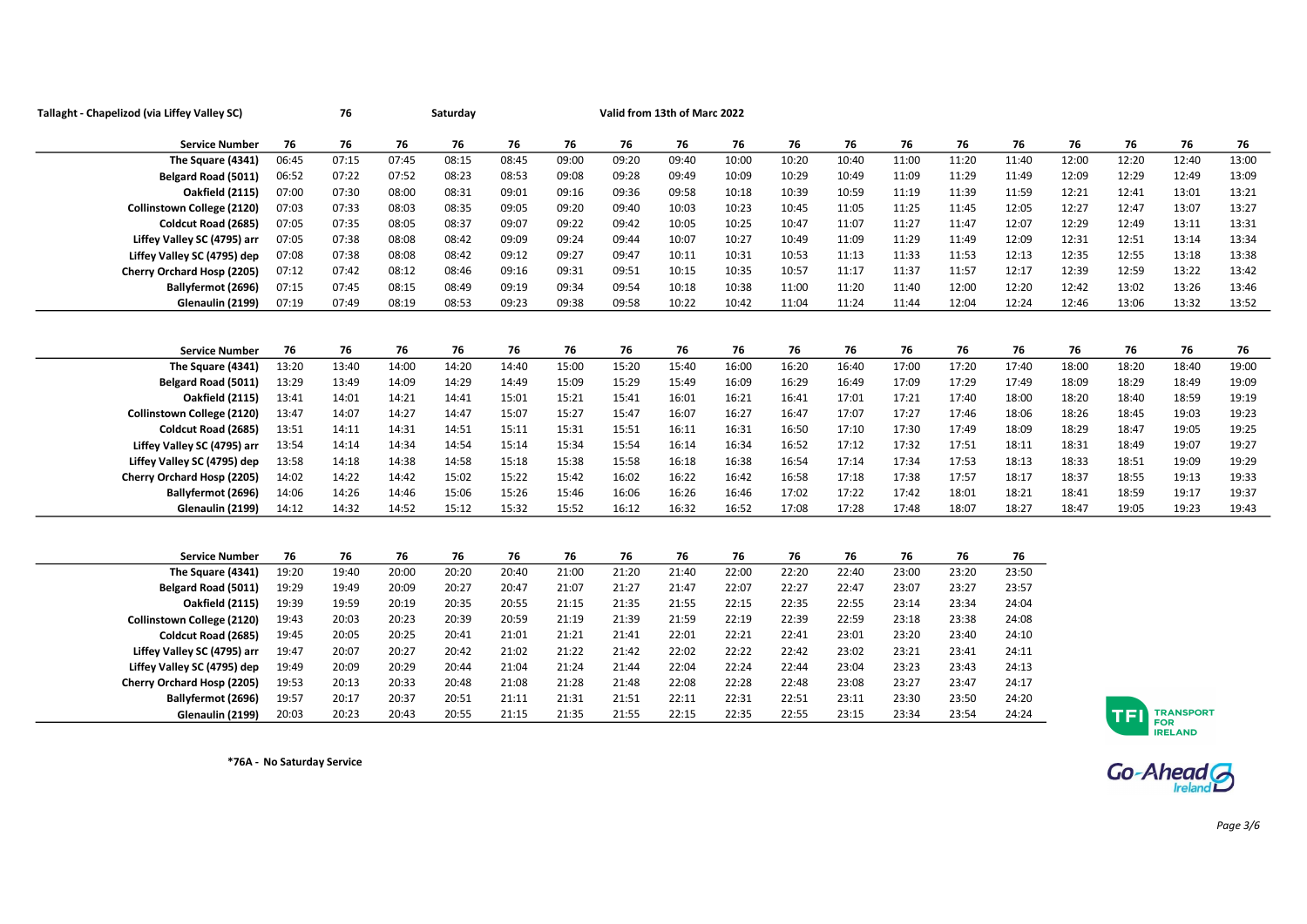| Chapelizod - Tallaght (via Liffey Valley SC) |       | 76    |       | Saturday |       |       |       | Valid from 13th of Marc 2022 |       |       |       |       |       |       |       |                         |                  |       |
|----------------------------------------------|-------|-------|-------|----------|-------|-------|-------|------------------------------|-------|-------|-------|-------|-------|-------|-------|-------------------------|------------------|-------|
| <b>Service Number</b>                        | 76    | 76    | 76    | 76       | 76    | 76    | 76    | 76                           | 76    | 76    | 76    | 76    | 76    | 76    | 76    | 76                      | 76               | 76    |
| Glenaulin (2243)                             | 06:30 | 07:00 | 07:30 | 08:00    | 08:30 | 08:55 | 09:20 | 09:40                        | 10:00 | 10:20 | 10:40 | 11:00 | 11:20 | 11:40 | 12:00 | 12:20                   | 12:40            | 13:00 |
| Ballyfermot Comm Cen (2668)                  | 06:35 | 07:05 | 07:35 | 08:05    | 08:35 | 09:00 | 09:26 | 09:46                        | 10:06 | 10:27 | 10:47 | 11:07 | 11:27 | 11:47 | 12:07 | 12:27                   | 12:47            | 13:07 |
| Coldcut Road (4798)                          | 06:37 | 07:07 | 07:37 | 08:07    | 08:37 | 09:02 | 09:28 | 09:48                        | 10:09 | 10:30 | 10:50 | 11:10 | 11:30 | 11:50 | 12:10 | 12:30                   | 12:50            | 13:10 |
| Liffey Valley SC (4795) arr                  | 06:39 | 07:09 | 07:39 | 08:09    | 08:39 | 09:04 | 09:30 | 09:50                        | 10:11 | 10:33 | 10:53 | 11:13 | 11:33 | 11:55 | 12:15 | 12:35                   | 12:55            | 13:15 |
| Liffey Valley SC (4795) dep                  | 06:43 | 07:13 | 07:43 | 08:13    | 08:43 | 09:08 | 09:34 | 09:54                        | 10:15 | 10:37 | 10:57 | 11:17 | 11:37 | 11:59 | 12:19 | 12:39                   | 12:59            | 13:19 |
| Collinstown College (2127)                   | 06:47 | 07:17 | 07:47 | 08:17    | 08:47 | 09:12 | 09:38 | 09:58                        | 10:20 | 10:42 | 11:02 | 11:22 | 11:42 | 12:04 | 12:24 | 12:44                   | 13:04            | 13:24 |
| Oakfield (2158)                              | 06:52 | 07:22 | 07:52 | 08:22    | 08:52 | 09:17 | 09:43 | 10:03                        | 10:25 | 10:48 | 11:08 | 11:28 | 11:48 | 12:10 | 12:30 | 12:50                   | 13:10            | 13:30 |
| Knockmeenagh Road (2174)                     | 06:54 | 07:24 | 07:54 | 08:24    | 08:54 | 09:19 | 09:45 | 10:05                        | 10:28 | 10:51 | 11:11 | 11:31 | 11:51 | 12:13 | 12:33 | 12:53                   | 13:13            | 13:33 |
| <b>Belgard (2620)</b>                        | 07:00 | 07:30 | 08:00 | 08:30    | 09:00 | 09:25 | 09:53 | 10:13                        | 10:36 | 10:59 | 11:19 | 11:39 | 11:59 | 12:24 | 12:44 | 13:04                   | 13:24            | 13:44 |
| <b>Belgard Square South (7181)</b>           | 07:07 | 07:37 | 08:07 | 08:37    | 09:07 | 09:32 | 10:00 | 10:20                        | 10:43 | 11:08 | 11:28 | 11:48 | 12:08 | 12:33 | 12:53 | 13:13                   | 13:33            | 13:53 |
|                                              |       |       |       |          |       |       |       |                              |       |       |       |       |       |       |       |                         |                  |       |
| <b>Service Number</b>                        | 76    | 76    | 76    | 76       | 76    | 76    | 76    | 76                           | 76    | 76    | 76    | 76    | 76    | 76    | 76    | 76                      | 76               | 76    |
| Glenaulin (2243)                             | 13:20 | 13:40 | 14:00 | 14:20    | 14:40 | 15:00 | 15:20 | 15:40                        | 16:00 | 16:20 | 16:40 | 17:00 | 17:20 | 17:40 | 18:00 | 18:20                   | 18:40            | 19:00 |
| <b>Ballyfermot Comm Cen (2668)</b>           | 13:27 | 13:47 | 14:07 | 14:27    | 14:47 | 15:07 | 15:27 | 15:47                        | 16:07 | 16:27 | 16:47 | 17:07 | 17:27 | 17:47 | 18:07 | 18:27                   | 18:47            | 19:05 |
| Coldcut Road (4798)                          | 13:30 | 13:50 | 14:10 | 14:30    | 14:50 | 15:10 | 15:30 | 15:50                        | 16:10 | 16:30 | 16:50 | 17:10 | 17:30 | 17:50 | 18:10 | 18:30                   | 18:50            | 19:08 |
| Liffey Valley SC (4795) arr                  | 13:35 | 13:55 | 14:15 | 14:35    | 14:55 | 15:15 | 15:35 | 15:55                        | 16:15 | 16:35 | 16:55 | 17:15 | 17:35 | 17:55 | 18:15 | 18:35                   | 18:55            | 19:13 |
| Liffey Valley SC (4795) dep                  | 13:39 | 13:59 | 14:19 | 14:39    | 14:59 | 15:19 | 15:39 | 15:59                        | 16:19 | 16:39 | 16:59 | 17:19 | 17:39 | 17:59 | 18:19 | 18:39                   | 18:59            | 19:17 |
| Collinstown College (2127)                   | 13:44 | 14:04 | 14:24 | 14:44    | 15:04 | 15:24 | 15:44 | 16:04                        | 16:24 | 16:44 | 17:04 | 17:24 | 17:44 | 18:04 | 18:24 | 18:44                   | 19:04            | 19:22 |
| Oakfield (2158)                              | 13:50 | 14:10 | 14:30 | 14:50    | 15:10 | 15:30 | 15:50 | 16:10                        | 16:30 | 16:50 | 17:10 | 17:30 | 17:50 | 18:10 | 18:30 | 18:50                   | 19:10            | 19:28 |
| Knockmeenagh Road (2174)                     | 13:53 | 14:13 | 14:33 | 14:53    | 15:13 | 15:33 | 15:53 | 16:13                        | 16:33 | 16:53 | 17:13 | 17:33 | 17:53 | 18:13 | 18:33 | 18:53                   | 19:13            | 19:31 |
| Belgard (2620)                               | 14:04 | 14:24 | 14:44 | 15:02    | 15:22 | 15:42 | 16:02 | 16:22                        | 16:42 | 17:02 | 17:22 | 17:41 | 18:01 | 18:21 | 18:41 | 19:01                   | 19:21            | 19:39 |
| <b>Belgard Square South (7181)</b>           | 14:13 | 14:33 | 14:53 | 15:11    | 15:31 | 15:51 | 16:11 | 16:31                        | 16:51 | 17:11 | 17:31 | 17:49 | 18:09 | 18:29 | 18:49 | 19:09                   | 19:29            | 19:47 |
|                                              |       |       |       |          |       |       |       |                              |       |       |       |       |       |       |       |                         |                  |       |
| <b>Service Number</b>                        | 76    | 76    | 76    | 76       | 76    | 76    | 76    | 76                           | 76    | 76    | 76    | 76    | 76    |       |       |                         |                  |       |
| Glenaulin (2243)                             | 19:15 | 19:35 | 19:55 | 20:15    | 20:35 | 20:55 | 21:15 | 21:35                        | 21:55 | 22:15 | 22:35 | 22:55 | 23:25 |       |       |                         |                  |       |
| <b>Ballyfermot Comm Cen (2668)</b>           | 19:20 | 19:40 | 20:00 | 20:20    | 20:40 | 21:00 | 21:20 | 21:40                        | 22:00 | 22:20 | 22:40 | 23:00 | 23:30 |       |       |                         |                  |       |
| Coldcut Road (4798)                          | 19:23 | 19:43 | 20:03 | 20:23    | 20:42 | 21:02 | 21:22 | 21:42                        | 22:02 | 22:22 | 22:42 | 23:02 | 23:32 |       |       |                         |                  |       |
| Liffey Valley SC (4795) arr                  | 19:28 | 19:48 | 20:08 | 20:27    | 20:45 | 21:05 | 21:25 | 21:45                        | 22:05 | 22:25 | 22:45 | 23:05 | 23:35 |       |       |                         |                  |       |
| Liffey Valley SC (4795) dep                  | 19:32 | 19:52 | 20:12 | 20:31    | 20:48 | 21:08 | 21:28 | 21:48                        | 22:08 | 22:28 | 22:48 | 23:08 | 23:38 |       |       |                         |                  |       |
| Collinstown College (2127)                   | 19:37 | 19:57 | 20:17 | 20:35    | 20:52 | 21:12 | 21:32 | 21:52                        | 22:12 | 22:32 | 22:52 | 23:12 | 23:42 |       |       |                         |                  |       |
| Oakfield (2158)                              | 19:43 | 20:03 | 20:23 | 20:41    | 20:58 | 21:18 | 21:38 | 21:58                        | 22:18 | 22:36 | 22:56 | 23:16 | 23:46 |       |       |                         |                  |       |
| Knockmeenagh Road (2174)                     | 19:46 | 20:06 | 20:26 | 20:44    | 21:01 | 21:21 | 21:41 | 22:01                        | 22:21 | 22:39 | 22:59 | 23:19 | 23:49 |       |       |                         |                  |       |
| <b>Belgard (2620)</b>                        | 19:54 | 20:14 | 20:34 | 20:52    | 21:06 | 21:26 | 21:46 | 22:06                        | 22:26 | 22:44 | 23:04 | 23:24 | 23:54 |       |       |                         |                  |       |
| <b>Belgard Square South (7181)</b>           | 20:02 | 20:22 | 20:42 | 21:00    | 21:12 | 21:32 | 21:52 | 22:12                        | 22:32 | 22:50 | 23:10 | 23:30 | 24:00 |       |       | <b>The Second State</b> | <b>TRANSPORT</b> |       |

\*76A - No Saturday Service



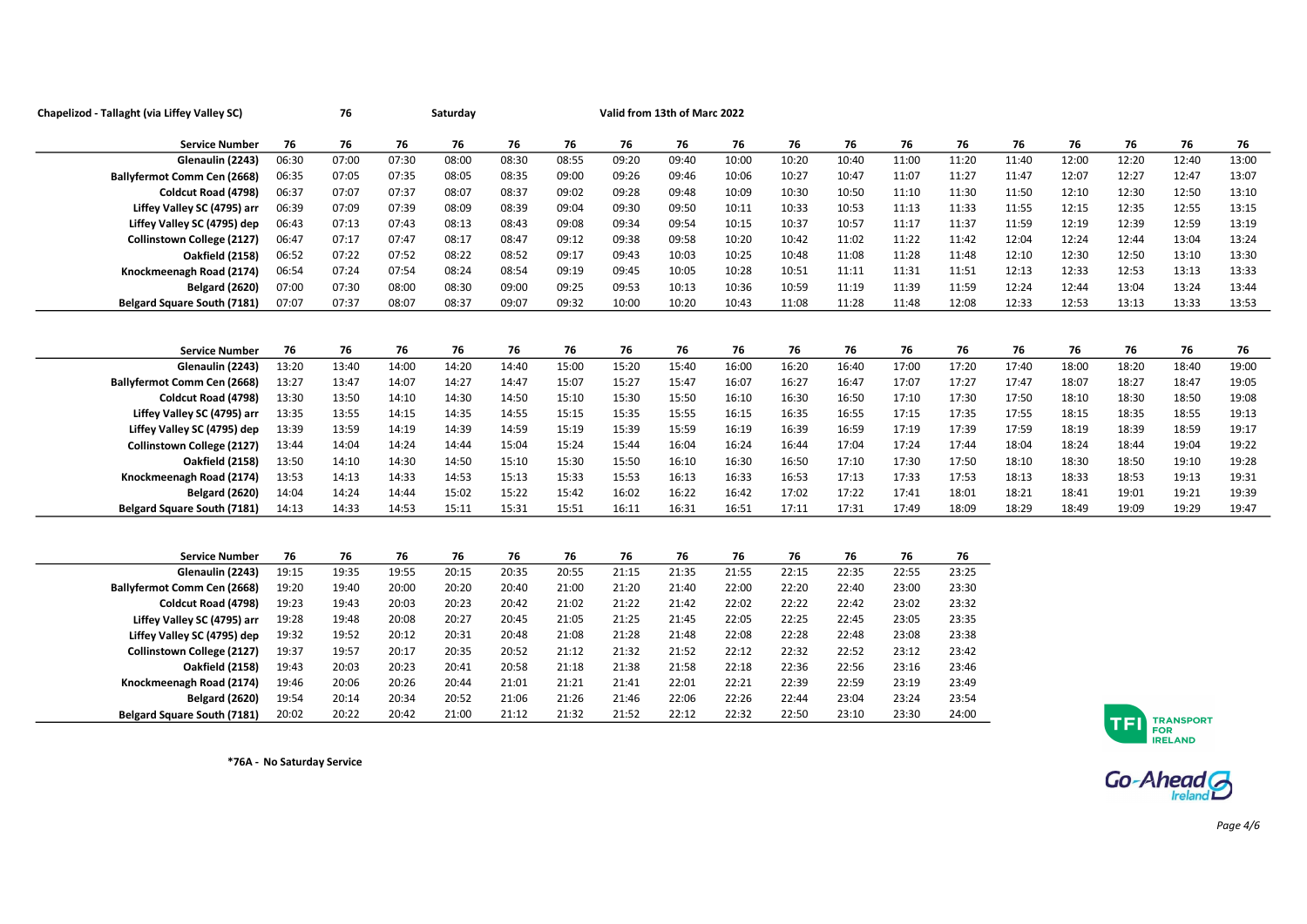| Tallaght - Chapelizod (via Liffey Valley SC) |       | 76    |       | Sunday |       |       |       | Valid from 13th of Marc 2022 |       |       |       |       |       |       |       |       |       |       |
|----------------------------------------------|-------|-------|-------|--------|-------|-------|-------|------------------------------|-------|-------|-------|-------|-------|-------|-------|-------|-------|-------|
| <b>Service Number</b>                        | 76    | 76    | 76    | 76     | 76    | 76    | 76    | 76                           | 76    | 76    | 76    | 76    | 76    | 76    | 76    | 76    | 76    | 76    |
| The Square (4341)                            | 08:15 | 08:45 | 09:15 | 09:45  | 10:05 | 10:25 | 10:45 | 11:05                        | 11:25 | 11:40 | 12:00 | 12:20 | 12:40 | 13:00 | 13:20 | 13:40 | 14:00 | 14:20 |
| Belgard Road (5011)                          | 08:22 | 08:52 | 09:22 | 09:54  | 10:14 | 10:34 | 10:54 | 11:14                        | 11:34 | 11:50 | 12:10 | 12:30 | 12:50 | 13:10 | 13:30 | 13:50 | 14:10 | 14:30 |
| <b>Oakfield (2115)</b>                       | 08:29 | 08:59 | 09:29 | 10:02  | 10:22 | 10:42 | 11:02 | 11:22                        | 11:42 | 11:59 | 12:19 | 12:39 | 12:59 | 13:19 | 13:39 | 13:59 | 14:19 | 14:39 |
| Collinstown College (2120)                   | 08:33 | 09:03 | 09:33 | 10:06  | 10:26 | 10:46 | 11:06 | 11:26                        | 11:46 | 12:03 | 12:23 | 12:43 | 13:03 | 13:23 | 13:43 | 14:03 | 14:23 | 14:43 |
| Coldcut Road (2685)                          | 08:35 | 09:05 | 09:35 | 10:08  | 10:28 | 10:48 | 11:08 | 11:28                        | 11:48 | 12:05 | 12:25 | 12:45 | 13:05 | 13:25 | 13:45 | 14:05 | 14:25 | 14:45 |
| Liffey Valley SC (4795) arr                  | 08:37 | 09:07 | 09:37 | 10:10  | 10:30 | 10:50 | 11:10 | 11:30                        | 11:52 | 12:09 | 12:29 | 12:49 | 13:09 | 13:29 | 13:49 | 14:09 | 14:29 | 14:49 |
| Liffey Valley SC (4795) dep                  | 08:39 | 09:09 | 09:39 | 10:14  | 10:34 | 10:54 | 11:14 | 11:34                        | 11:56 | 12:13 | 12:33 | 12:53 | 13:13 | 13:33 | 13:53 | 14:13 | 14:33 | 14:53 |
| Cherry Orchard Hosp (2205)                   | 08:42 | 09:12 | 09:42 | 10:18  | 10:38 | 10:58 | 11:18 | 11:38                        | 12:00 | 12:17 | 12:37 | 12:57 | 13:17 | 13:37 | 13:57 | 14:17 | 14:37 | 14:57 |
| Ballyfermot (2696)                           | 08:45 | 09:15 | 09:45 | 10:21  | 10:41 | 11:01 | 11:21 | 11:41                        | 12:03 | 12:20 | 12:40 | 13:00 | 13:20 | 13:40 | 14:00 | 14:20 | 14:40 | 15:00 |
| Glenaulin (2199)                             | 08:49 | 09:19 | 09:49 | 10:25  | 10:45 | 11:05 | 11:25 | 11:45                        | 12:07 | 12:24 | 12:44 | 13:04 | 13:24 | 13:44 | 14:04 | 14:24 | 14:44 | 15:04 |
|                                              |       |       |       |        |       |       |       |                              |       |       |       |       |       |       |       |       |       |       |
| <b>Service Number</b>                        | 76    | 76    | 76    | 76     | 76    | 76    | 76    | 76                           | 76    | 76    | 76    | 76    | 76    | 76    | 76    | 76    | 76    | 76    |
| The Square (4341)                            | 14:40 | 15:00 | 15:20 | 15:40  | 16:00 | 16:20 | 16:40 | 17:00                        | 17:20 | 17:40 | 18:00 | 18:20 | 18:40 | 19:00 | 19:20 | 19:40 | 20:00 | 20:15 |
| Belgard Road (5011)                          | 14:50 | 15:10 | 15:30 | 15:50  | 16:10 | 16:30 | 16:50 | 17:10                        | 17:30 | 17:50 | 18:10 | 18:30 | 18:50 | 19:10 | 19:30 | 19:48 | 20:08 | 20:23 |
| <b>Oakfield (2115)</b>                       | 14:59 | 15:19 | 15:39 | 15:59  | 16:19 | 16:39 | 16:59 | 17:19                        | 17:39 | 17:59 | 18:19 | 18:39 | 18:59 | 19:19 | 19:39 | 19:57 | 20:17 | 20:32 |
| <b>Collinstown College (2120)</b>            | 15:03 | 15:23 | 15:43 | 16:03  | 16:23 | 16:43 | 17:03 | 17:23                        | 17:43 | 18:03 | 18:23 | 18:43 | 19:03 | 19:23 | 19:43 | 20:01 | 20:21 | 20:36 |
| Coldcut Road (2685)                          | 15:05 | 15:25 | 15:45 | 16:05  | 16:25 | 16:45 | 17:05 | 17:25                        | 17:45 | 18:05 | 18:25 | 18:45 | 19:05 | 19:25 | 19:45 | 20:03 | 20:23 | 20:38 |
| Liffey Valley SC (4795) arr                  | 15:09 | 15:29 | 15:49 | 16:09  | 16:29 | 16:49 | 17:07 | 17:27                        | 17:47 | 18:07 | 18:27 | 18:47 | 19:07 | 19:27 | 19:47 | 20:05 | 20:25 | 20:40 |
| Liffey Valley SC (4795) dep                  | 15:13 | 15:33 | 15:53 | 16:13  | 16:33 | 16:53 | 17:10 | 17:30                        | 17:50 | 18:10 | 18:30 | 18:50 | 19:10 | 19:30 | 19:50 | 20:08 | 20:28 | 20:43 |
| Cherry Orchard Hosp (2205)                   | 15:17 | 15:37 | 15:57 | 16:17  | 16:37 | 16:57 | 17:14 | 17:34                        | 17:54 | 18:14 | 18:34 | 18:54 | 19:14 | 19:34 | 19:54 | 20:12 | 20:32 | 20:47 |
| Ballyfermot (2696)                           | 15:20 | 15:40 | 16:00 | 16:20  | 16:40 | 17:00 | 17:17 | 17:37                        | 17:57 | 18:17 | 18:37 | 18:57 | 19:17 | 19:37 | 19:57 | 20:15 | 20:35 | 20:50 |
| Glenaulin (2199)                             | 15:24 | 15:44 | 16:04 | 16:24  | 16:44 | 17:04 | 17:21 | 17:41                        | 18:01 | 18:21 | 18:41 | 19:01 | 19:21 | 19:41 | 20:01 | 20:19 | 20:39 | 20:54 |
|                                              |       |       |       |        |       |       |       |                              |       |       |       |       |       |       |       |       |       |       |
|                                              |       |       |       |        |       |       |       |                              |       |       |       |       |       |       |       |       |       |       |

| <b>Service Number</b>             | 76    | 76    | 76    | 76    | 76    | 76    |
|-----------------------------------|-------|-------|-------|-------|-------|-------|
| The Square (4341)                 | 20:45 | 21:15 | 21:45 | 22:15 | 22:45 | 23:15 |
| Belgard Road (5011)               | 20:52 | 21:22 | 21:52 | 22:22 | 22:51 | 23:21 |
| <b>Oakfield (2115)</b>            | 21:00 | 21:30 | 22:00 | 22:30 | 22:59 | 23:29 |
| <b>Collinstown College (2120)</b> | 21:04 | 21:34 | 22:04 | 22:34 | 23:03 | 23:33 |
| Coldcut Road (2685)               | 21:06 | 21:36 | 22:06 | 22:36 | 23:04 | 23:34 |
| Liffey Valley SC (4795) arr       | 21:08 | 21:38 | 22:08 | 22:38 | 23:05 | 23:35 |
| Liffey Valley SC (4795) dep       | 21:10 | 21:40 | 22:10 | 22:40 | 23:07 | 23:37 |
| Cherry Orchard Hosp (2205)        | 21:14 | 21:44 | 22:14 | 22:44 | 23:11 | 23:41 |
| Ballyfermot (2696)                | 21:17 | 21:47 | 22:17 | 22:47 | 23:14 | 23:44 |
| Glenaulin (2199)                  | 21:21 | 21:51 | 22:21 | 22:51 | 23:18 | 23:48 |



 $Go-Ahead$ 

\*76A - No Sunday Service